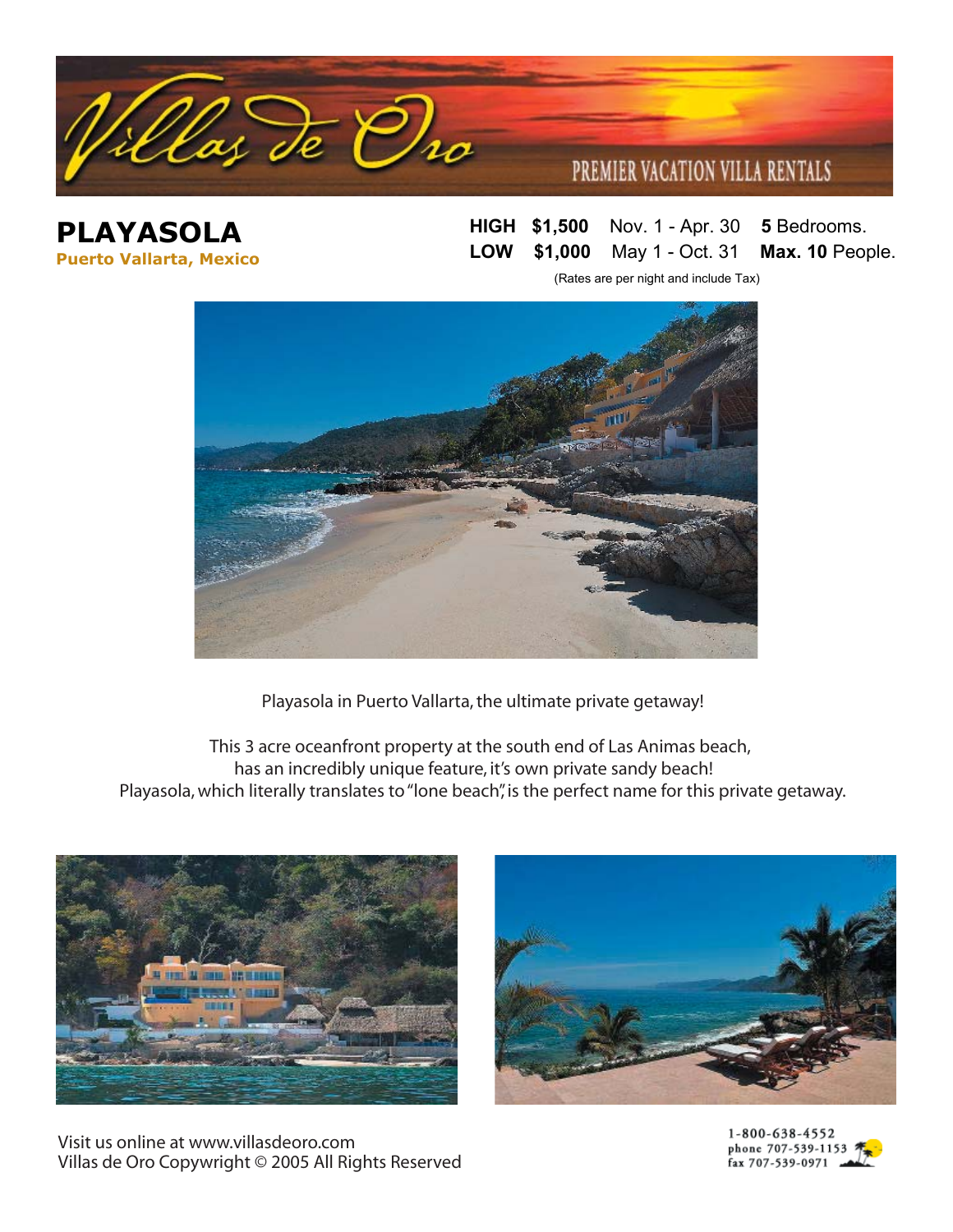

Magnificent rock croppings decorate the sandy beach. On the far south end of Playasola beach, the mountains reach the ocean, making the Playasola beach totally private for it's guests. Huge beachfront palapa, with wetbar, fridge and sound system palapa-mounted. Outdoor kitchen palapa, with full-sized fridge, stove, wetbar and cabinets, to service the beach palapa.





Visit us online at www.villasdeoro.com Villas de Oro Copywright © 2005 All Rights Reserved





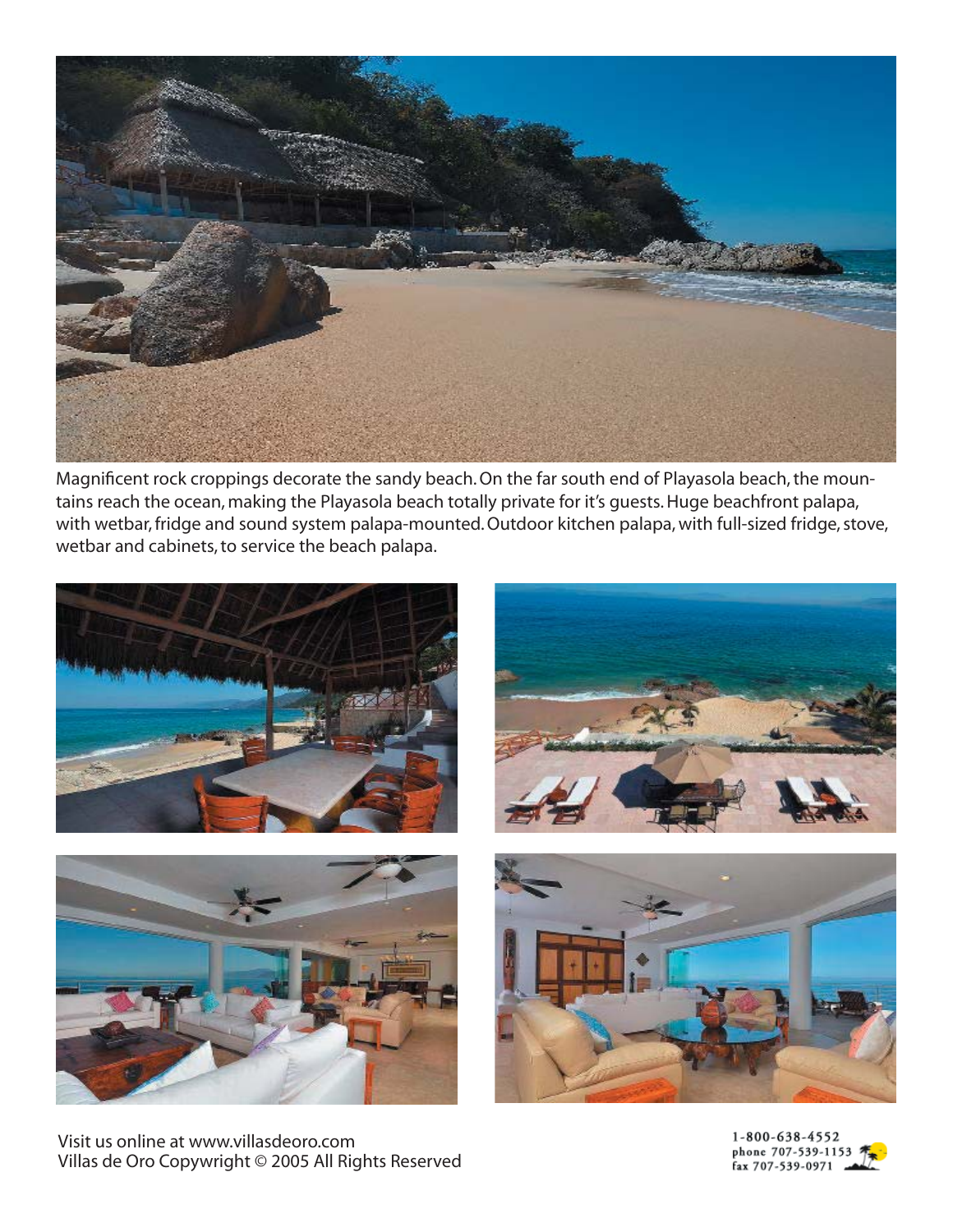

Living room entertainment center includes satellite TV, surround sound system with speakers indoors and on deck, Ipod connection, DVD player and Xbox 360. Villa is fully air-conditioned throughout. Wall of glass doors open to the pool terrace.



Design aspects from Casa La Vista were incorporated in Playasola's design, from the garden staircase, to walls of glass to open up the main areas to the pool deck. Extensive use of stone materials throughout, marble floors, red sandstone staircase walls, cantera decking, and fine stone boarders in the bedroom flooring, combine for a feel of natural luxury on the beach!



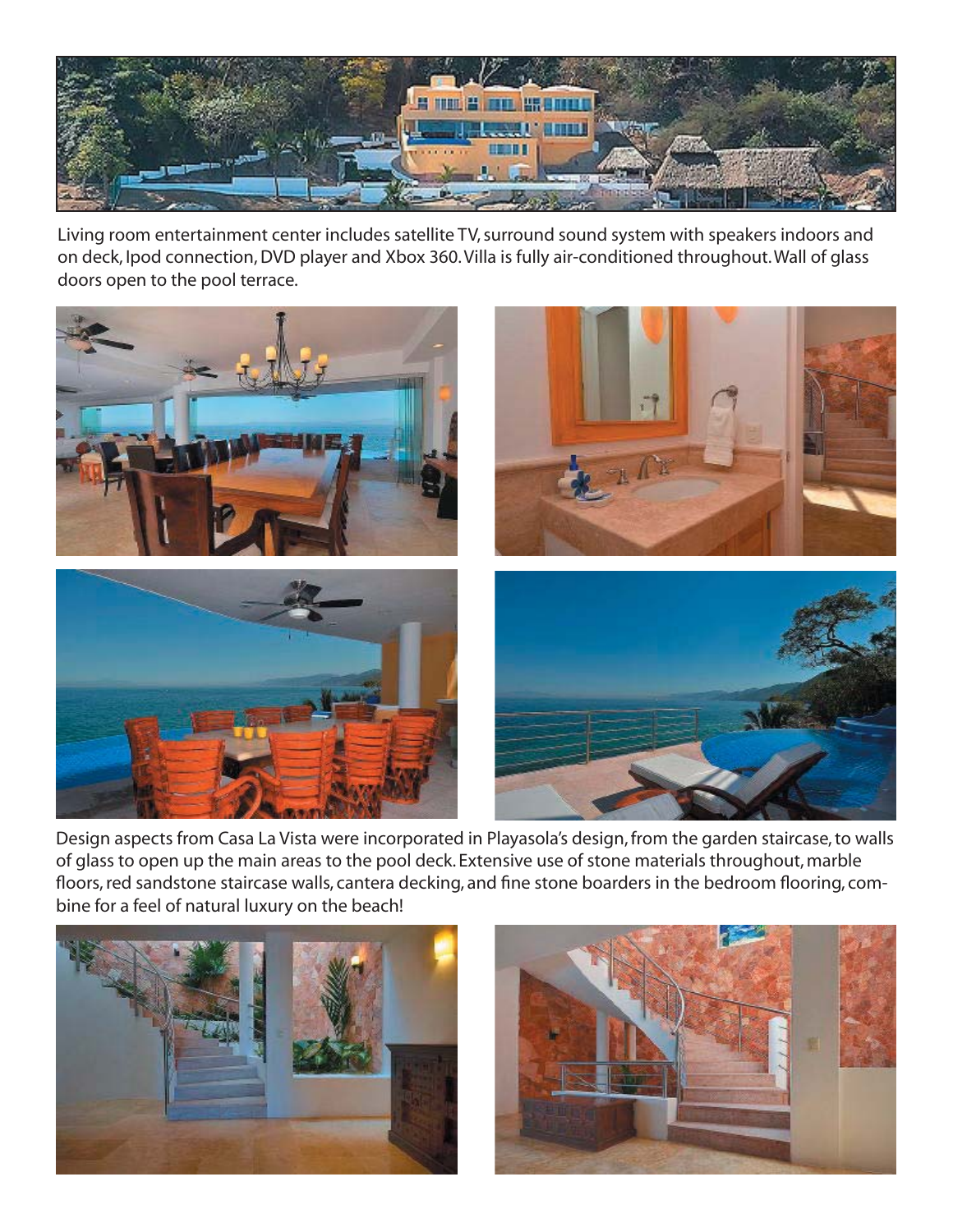

The house has 3 master bedrooms and two standard bedrooms, each with oceanfront decks and full ensuite baths. The 5th bedroom has two single beds, which can be converted to a king by request.







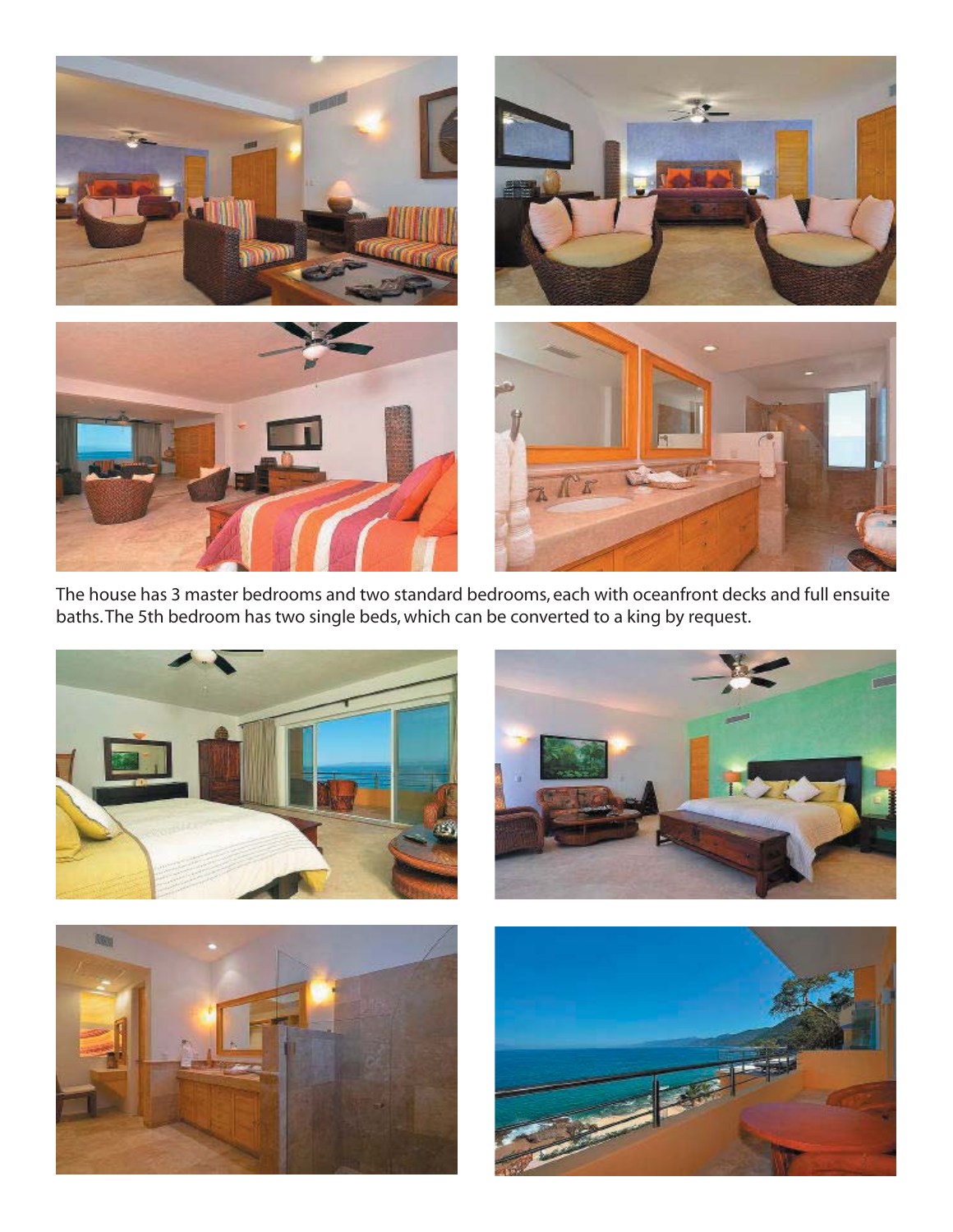







Upper Level Master Bedroom 3





Upper Level Bedroom 4 & 5



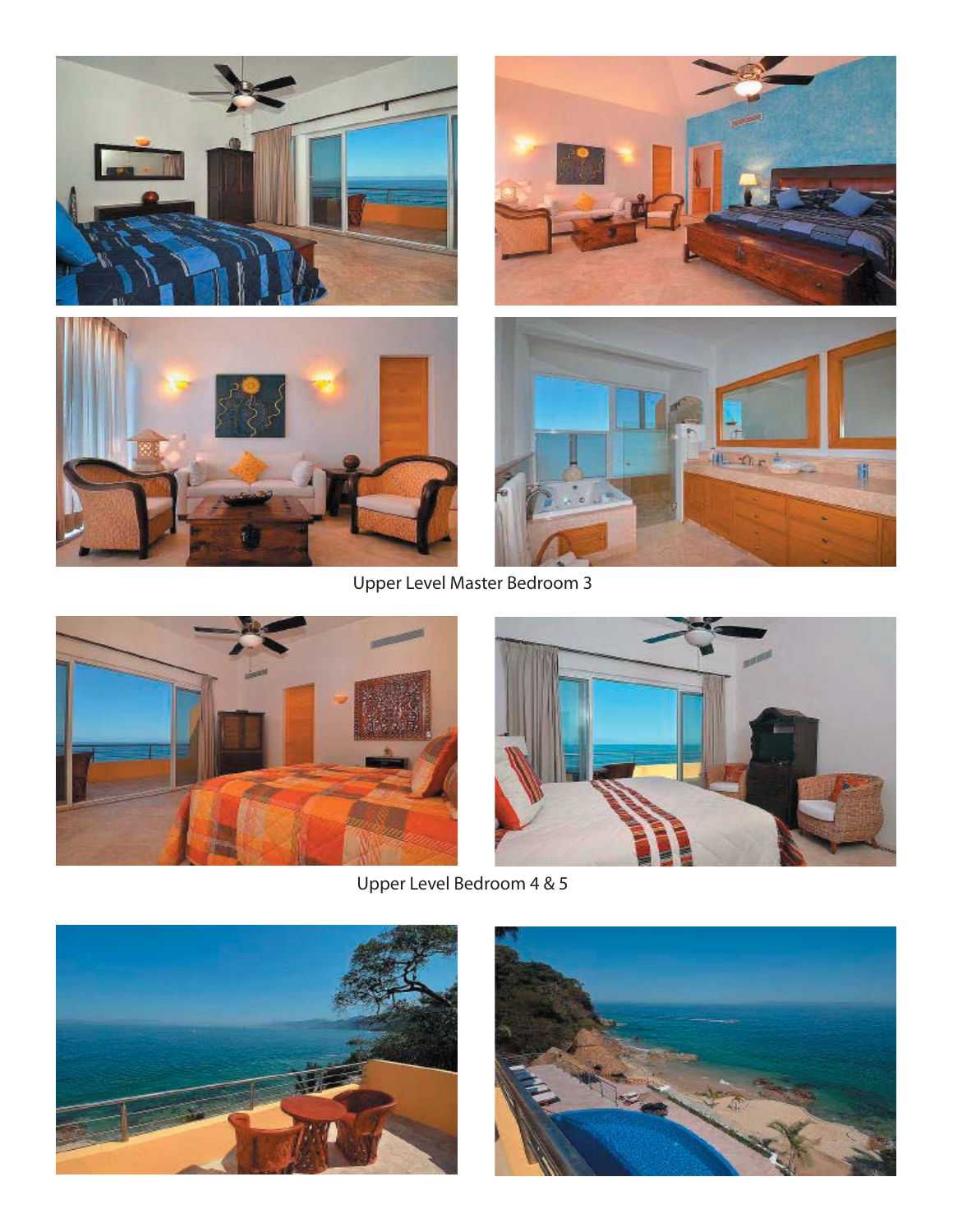## Playasola's Casita

A three bedroom, 1 full bath Casita is available for guest use for an upcharge, to allow up to 6 more persons in the guest group.









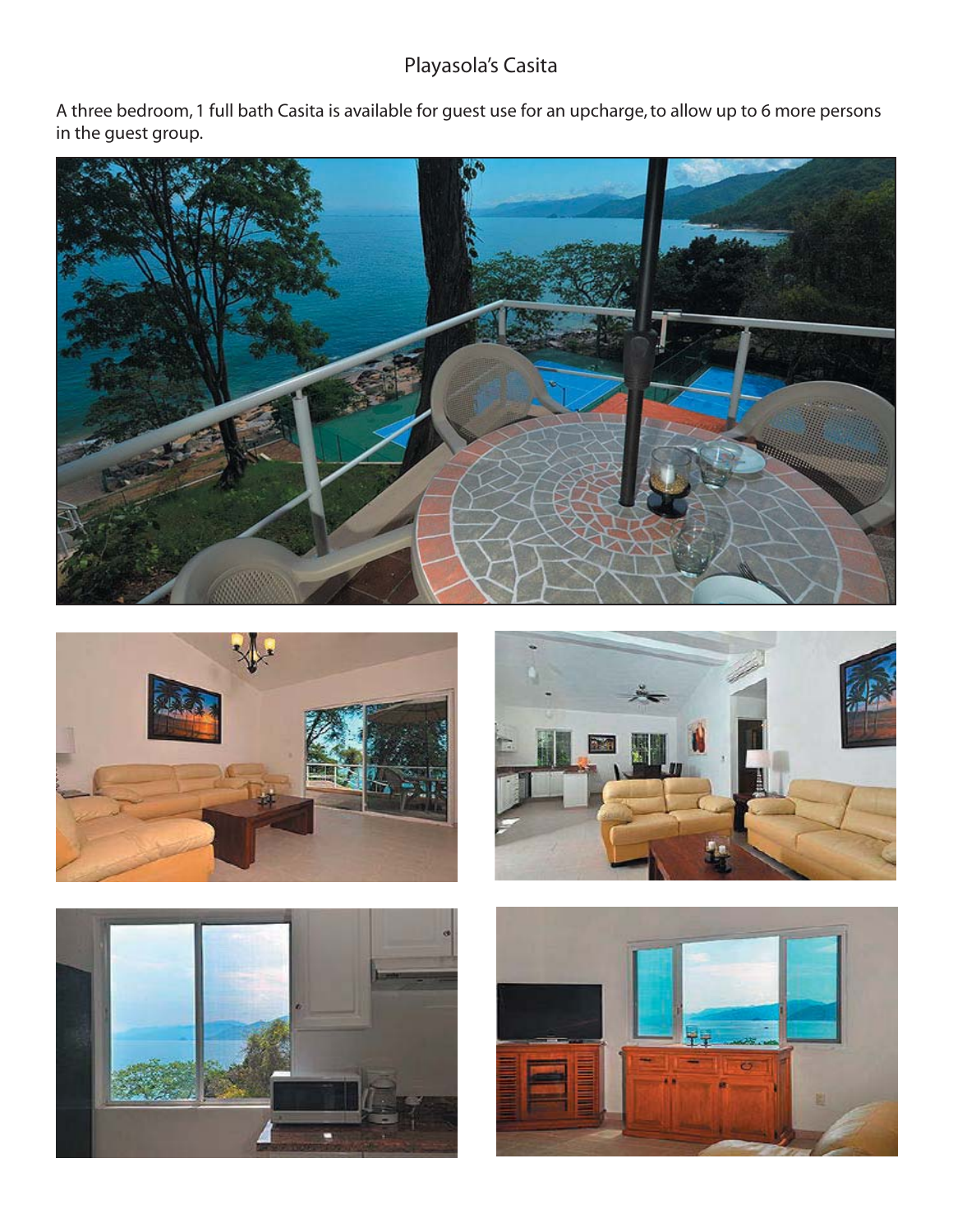The 1,200 square foot casita has a living/dining area, granite kitchen, SS appliances, 3 bedrooms, 1 full bath, laundry room, 4 satellite TV's in living room and each of the 3 bedrooms, and air-conditioning throughout. A great option to consider for overflow from the main house, to allow additional accommodations for Playasola groups of up to 16 persons.









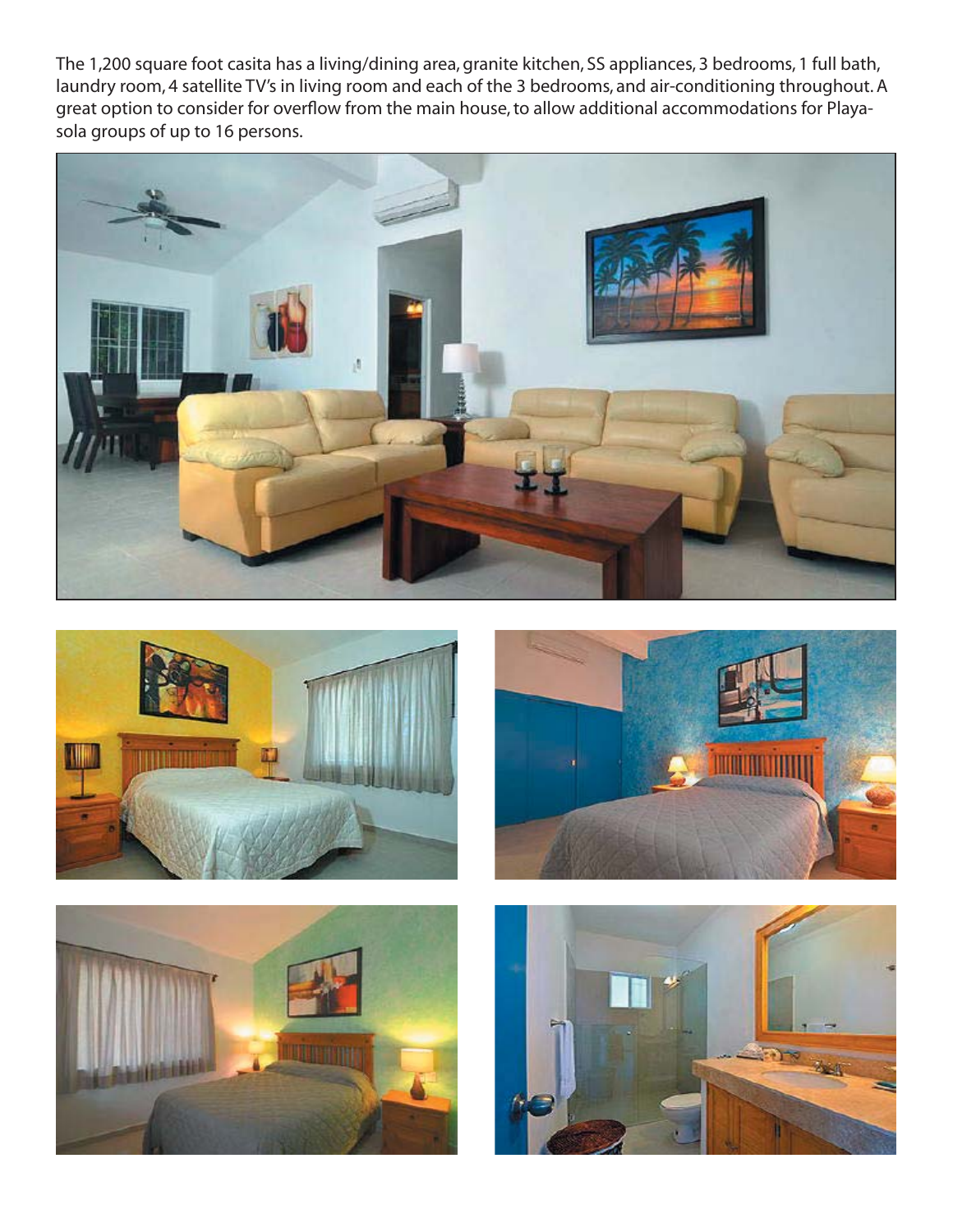## Sports Complex

Fantastic private sports complex includes a full size tennis court, full size basketball court,sand volley ball court and a well equipped gymnasium.









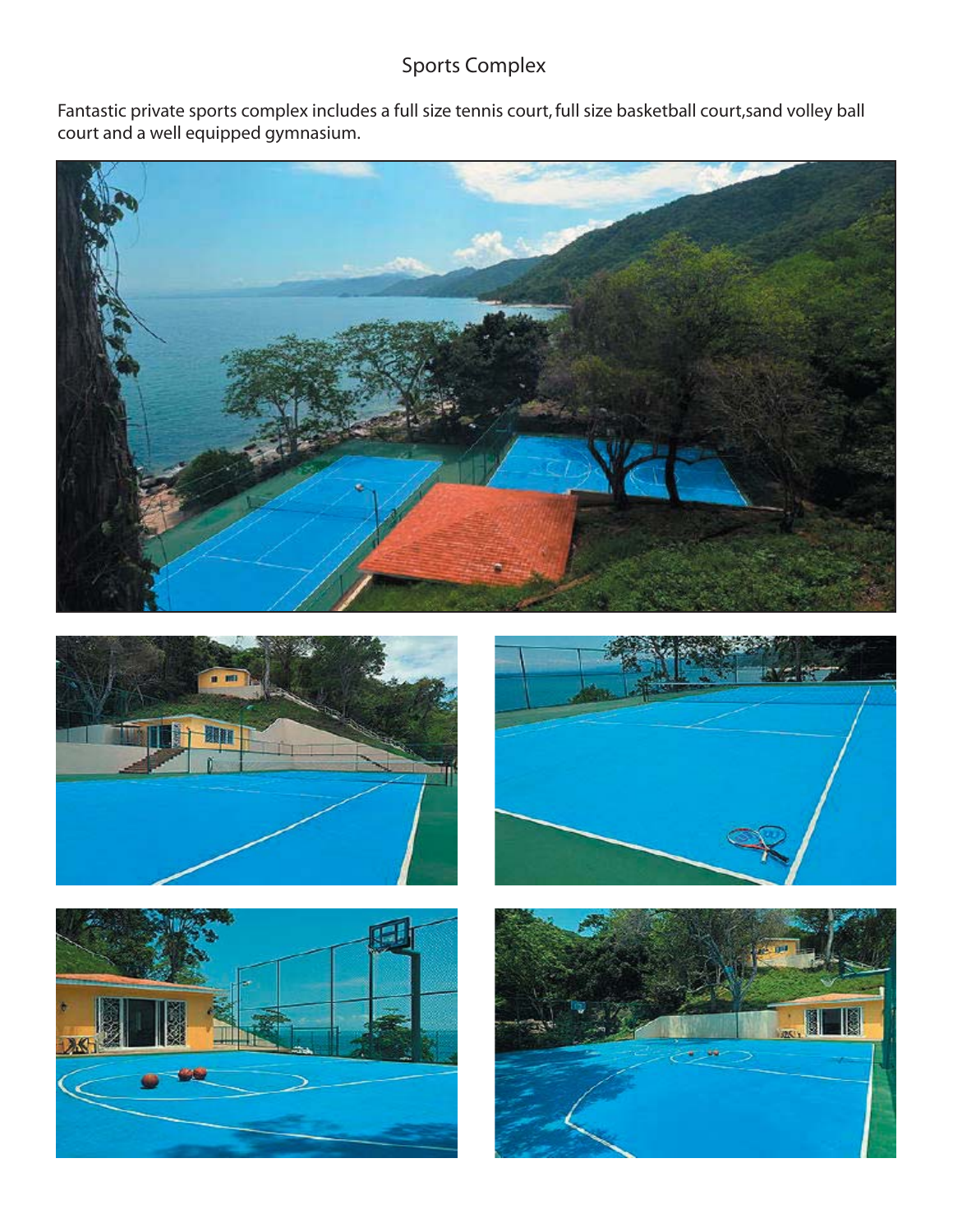Sand volleyball court is oceanfront and ready for players! The gym is stocked with various sports equipment, from tennis rackets and tennis balls, to basket balls and volley balls, all courtesy for guest use and enjoyment.